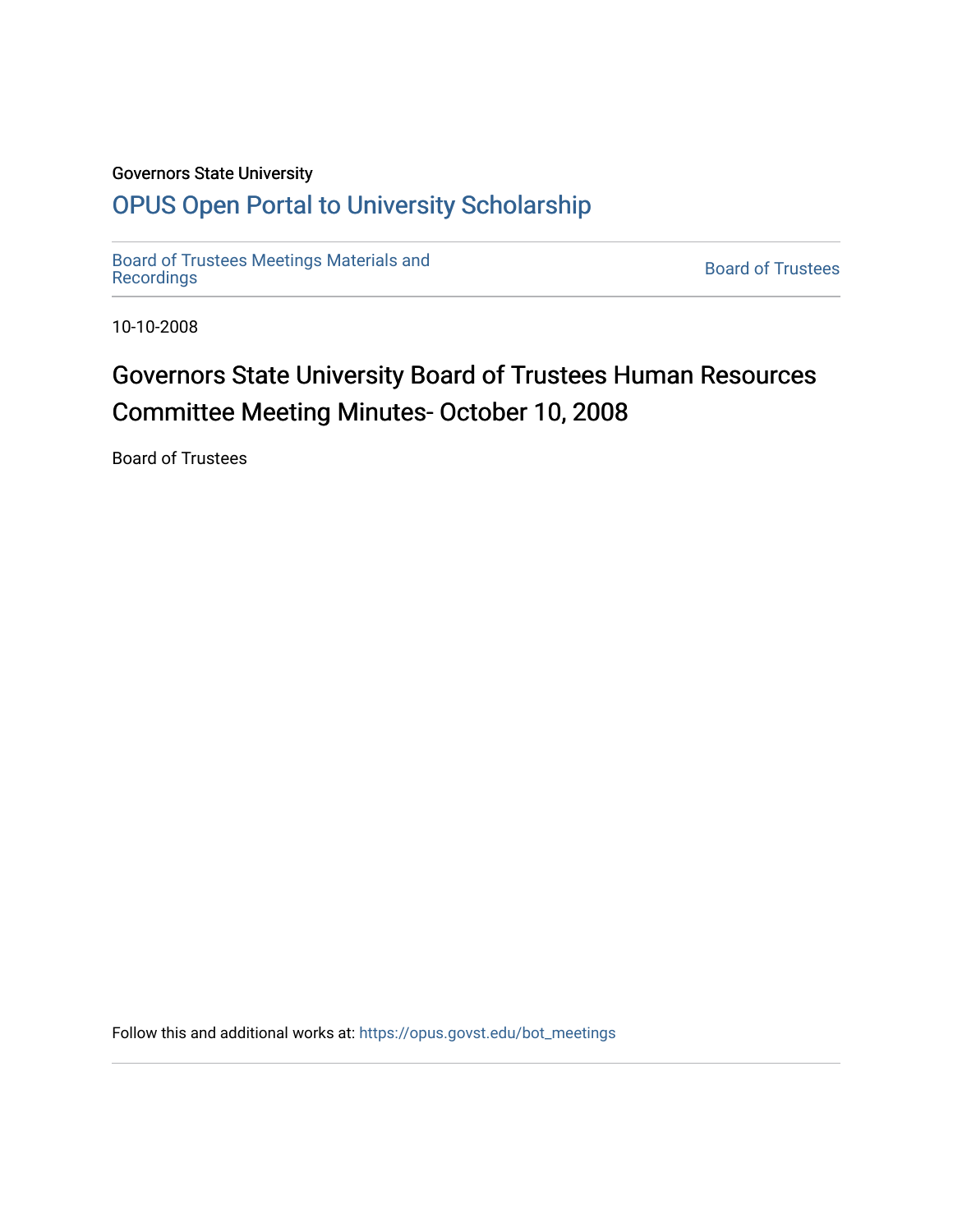#### **GOVERNORS STATE UNIVERSITY BOARD OF TRUSTEES HUMAN RESOURCES COMMITTEE**

#### **Minutes of the Friday, October 10, 2008 Meeting**

#### **Kristi DeLaurentiis, Chair**

### **CALL TO ORDER**

The Board of Trustees Human Resources Committee met on Friday, October 10, 2008, in the William D. McGee Hall of Honors. The meeting was called to order by Chair Kristi DeLaurentiis at 8:32 a.m. Trustees Jack Beaupre, Lois Mayer, and Elizabeth Green were in attendance. Trustees Lorine Samuels and Bruce Friefeld were absent.

Others present: Elaine Maimon, President; Jane Rhoades Hudak, Provost; Gebe Ejigu, Executive Vice President and Chief of Staff; Alexis Kennedy, General Counsel; Joan Vaughan, Vice President of Institutional Advancement; Paul Blobaum, Faculty Senate President; Kathleen Miller, Civil Service Senate President; Jeff Slovak, Deputy Vice President of Administration and Finance; Gail Bradshaw, Associate Vice President for Human Resources; David Dixon, Internal Auditor; and Colleen Rock, Director for Management Support & Research.

#### **EXECUTIVE SESSION**

There was no Executive Session.

## **ACTION ITEMS**

#### **Approval of Minutes**

Mayer moved to approve the minutes of the June 9, 2008 meeting. Green seconded the motion. The motion was approved by unanimous voice vote.

#### *Resolution 09-02 - Award of Rank and Tenure to Dr. Deborah Bordelon*

Upon the recommendation of the Faculty and Interim Division Chair of Education, the Interim Dean of the College of Education, Provost Hudak and President Maimon, and with the review and concurrence of the Human Resources Committee, the Governors State University Board of Trustees appoints Dr. Deborah Bordelon as a Professor of Special Education with tenure in the College of Education, effective December 15, 2008. Mayer moved that Resolution 09-02 be forwarded to the full Board of Trustees and placed on the Consent Agenda. Green seconded the motion. The motion was approved by unanimous voice vote.

#### *Resolution 09-03 – Approval of Personal Day for Non-Negotiated Employees*

Upon the recommendation of President Maimon and the Board of Trustees Human Resources Committee, the Board of Trustees of Governors State University approves one personal day off for non-negotiated employees who are rated "generally exceeds expectations" or "superior" on their FY08 performance evaluation, to be taken in FY09. Beaupre moved that Resolution 09-03 be forwarded to the full Board of Trustees and placed on the Consent Agenda. Green seconded the motion. Ejigu stated that this issue is brought to the Board annually. It is an attempt to equalize the benefit of one personal day off for good performance that some negotiated